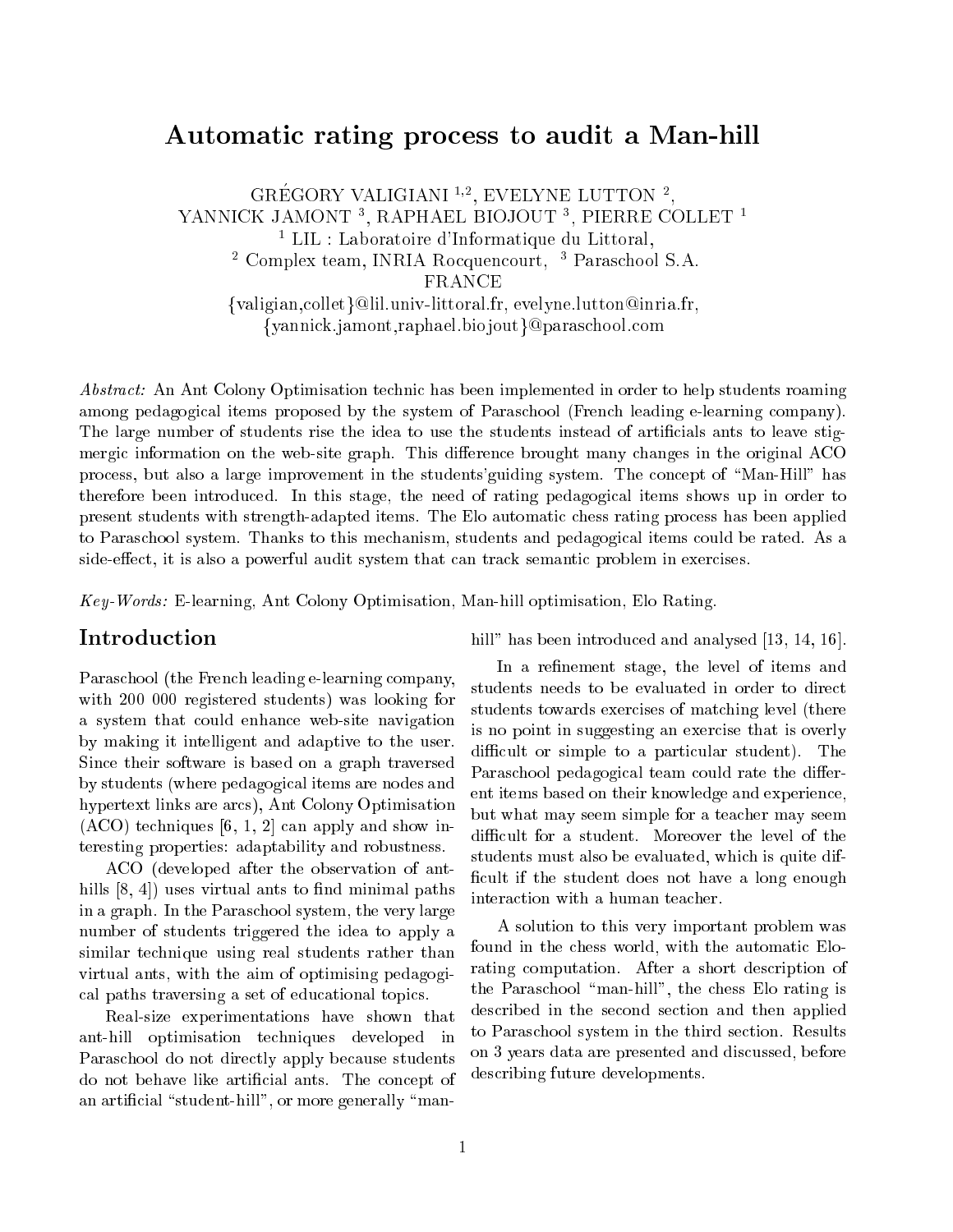#### The Paraschool "man-hill"  $\mathbf 1$  $\overline{\phantom{0}}$

#### 1.1The goal

The Paras
hool e-learning software is used in Fren
h s
hools or by individual students at home over the internet. Connected students have acess to thousands of pedagogi items (know-hows, lessons, drills) that were originally deterministi
ally related by hypertext links.

The aim of the presented work is twofold:

- 1. find the best succession of items to maximise learning,
- 2. and insert some intelligen
e into the system so that different students have a different view of the Paraschool software.

## 1.2Differences between humans and

The first idea was to use Ant Colony Optimisation (ACO) sin
e the two main features of this te
hnique are robustness and adaptibility. Rather than using arti
ial ants as in ACO, the very large number of users makes it possible to use them directly to release artificial pheromones on the graph, depending on how they validated an item (success or failure). This stigmergic information can then be used by other students to choose their way on the different possible pedagog
al paths.

Developing an ant colony optimisation technique using human students on the Paras
hool graph has however led to the on
lusion that humans do not behave as natural or artificial ants:

- Usually, artificial ants are programmed so as to solve the problem at hand. On the contrary, human students do not follow any parti
ular algorithm. They go wherever they like and can only be suggested to follow a particular path (whi
h might be loser to real ants behaviour).
- Artificial ants are permanently active on the entire environment, to the ontrary of students, who periodically go on holiday, and are studying different topics along the year.

Standard artificial ant-hills *time-based* evaporation te
hniques lead to information loss when used with students, because students are not equally a
tive all year long, on all parts of the graph (cf. fig  $1$ ).

- Constraints apply on human students that simply do not make sense with artificial ants. Artificial ants, for instance, will never complain of going several times through the same ar
s. Human students, on the ontrary, will immediately re
ognise a drill that is proposed for a se
ond time and may get fed up with the system if this happens too often, or if a same drill is suggested five times.
- Social insects are inherently altruistic: ants or bees work for their olony and do not mind exploring a remote part of the environment in order to find new food spots. On the contrary, one annot expe
t a student to explore some remote bran
h of the Paras
hool software for the sake of his fellow-students. Worse: humans annot stand not being treated as individuals, as Nb 6 frantically shouts in the cult series from the 60's called The Prisoner starring Patrick McGoohan: "I am not a number: I'm a free man."



Figure 1: Number of visits during one year on the Paras
hool system, depending on the navigation mode

Tests have shown that because of these differences, the standard ACO paradigm does not work straight out of the box. The concept of "man-hill" optimisation has therefore been introdu
ed, sin
e what started with a couple of workarounds is now a distinct model with its own features, that can be reused in other different websites, provided that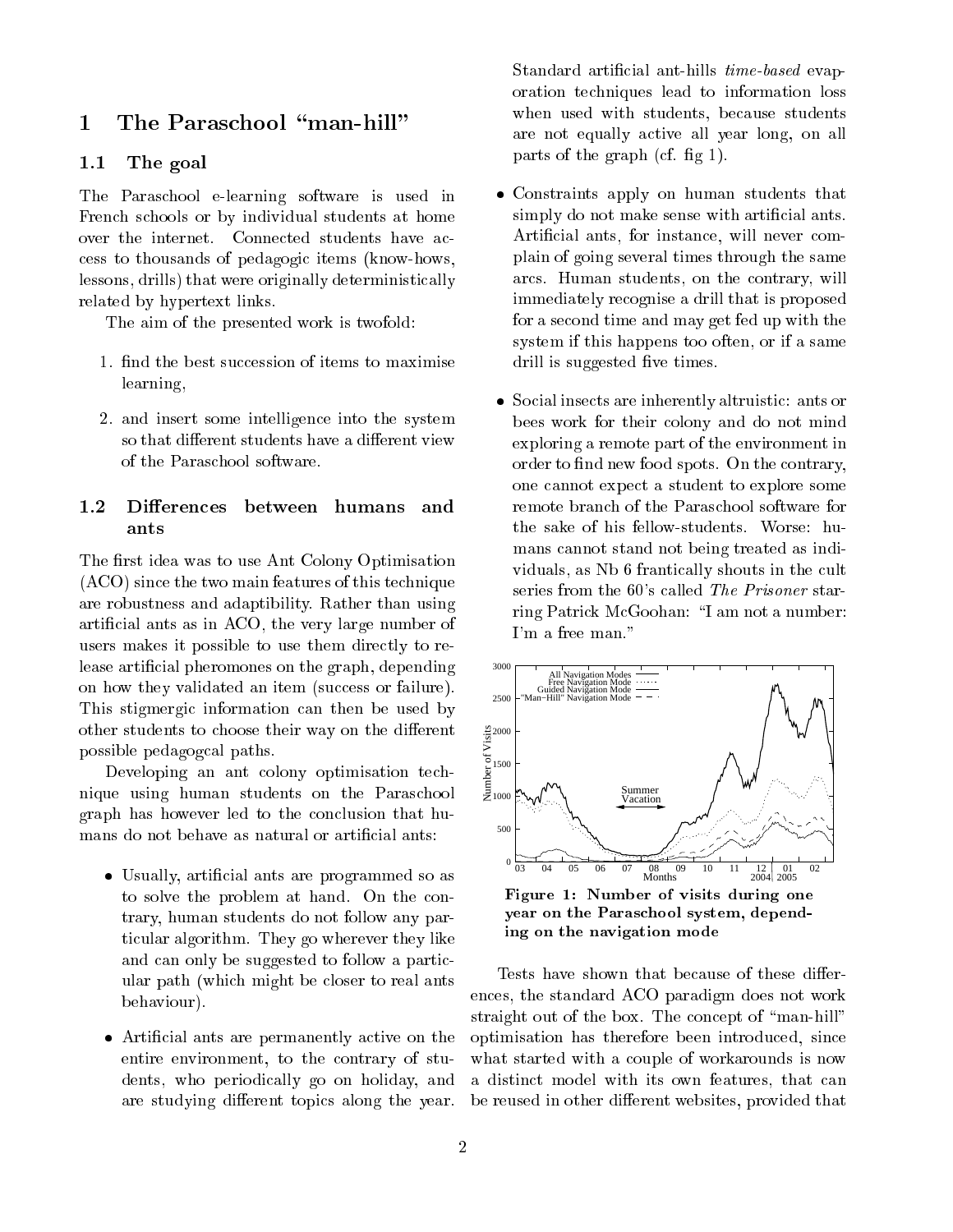they are visited by a sufficient number of human users.

Emergent processes are still mostly unconscious in human so
ieties: many stru
tures have emerged over the Internet without any lear design. Studying the behaviour of our "man-hills" could allow to harness this power to optimise desired features.

#### 1.3Man-hill optimisation

The solution found to tackle pheromone evaporation during holidays, for instan
e, is to use a similar me
hanism that is not based on time, that we all erosion. Erosion occurs on all arcs leaving from an item only when a user validates the item. This erosion (rather than evaporation) ould also be used on ACO problems that are faced with uneven activity.

The need for individuality is dealt thanks to introduction of multiplicative pheromones, that only belong to a particular student (unlike the cumulative pheromones that bear stigmergi information accessible to all the individuals of the colony).

Standard umulative pheromones allow optimal paths to emerge, while multipli
ative pheromones applied on umulative pheromones allow to bias the hoi
e for a parti
ular individual.

As an example, on
e a student has validated an item, an individual multipli
ative pheromone alled History weight is left on all ar
s leading to this item with a value of 0.1. Therefore, if later on, the student has the opportunity to visit the item again, the standard pheromone found on the ar will be multiplied by 0.1, therefore tenfold redu
ing the probability for the student to be presented this ar
.

While global cumulative pheromones erode to a value of 0 (the neutral element of addition), individual multipli
ative pheromones erode or evaporate (depending on their nature) to a value of 1 (the neutral element of multipli
ation). In the ase of the History weight multiplicative pheromone, one can try to adjust evaporation speed to the (time based) volatility of the memory of a student, so that a student has a reasonable han
e to be proposed again an already visited node when it is probable he has forgotten the drill.

A further refinement allowing to tailor the system for a specific student is to take into account the level of the student, and direct him towards exercies he has a reasonable han
e to solve. In order to achieve this, one must find a way to rate the drills and the students.

## $\overline{2}$  Usage of an Elo rating s
heme in and interaction and interaction and interactional and interactional and interactional and interactional and tem

One could think of several ways to rate the respective difficulty of a drill and the proficiency of a student. The first idea that comes to mind is to ask the teachers who wrote the item to rate it on a scale going from easy to diÆ
ult, but this is error-prone be
ause it depends on the judgement of the tea
her, and on the level of the student that is fa
ed with the drill.

A mu
h better system would be an automati rating pro
ess for both items and students, but su
h a thing is terribly difficult to calibrate. The chosen solution was to use a very refined system called the  $ELO$  rating [19], that has been used in the Chess ommunity for the last 50 years, where individuals ompete with ea
h other on a regular basis.

This system takes into account specific difficulties, such as the fact that

- 1. human abilities hanges over time due to learning and aging,
- 2. performances can fluctuate punctually (a ompetitor may be impaired if he is ill during the ompetition),
- 3. there is a massive turnover of parti
ipants (some people may stay in the system for a very short while only).

At the end of the fifties, a mathematician, A. E. Elo [19], developed a chess rating system, based on the Thursone Case V Model [18] which has been adopted by hess federations worldwide. His rating system was not the first one to be tried; the first rating list was published in Germany by Hösslinger, according to the Ingo system [20]. However the Elo-system was much more successful, due to the fact that rating-differences between two competitors  $(s_i - s_j)$  and mutual winning chances are mu
h more learly related in this system than in any other. Moreover, Elo was the first one to use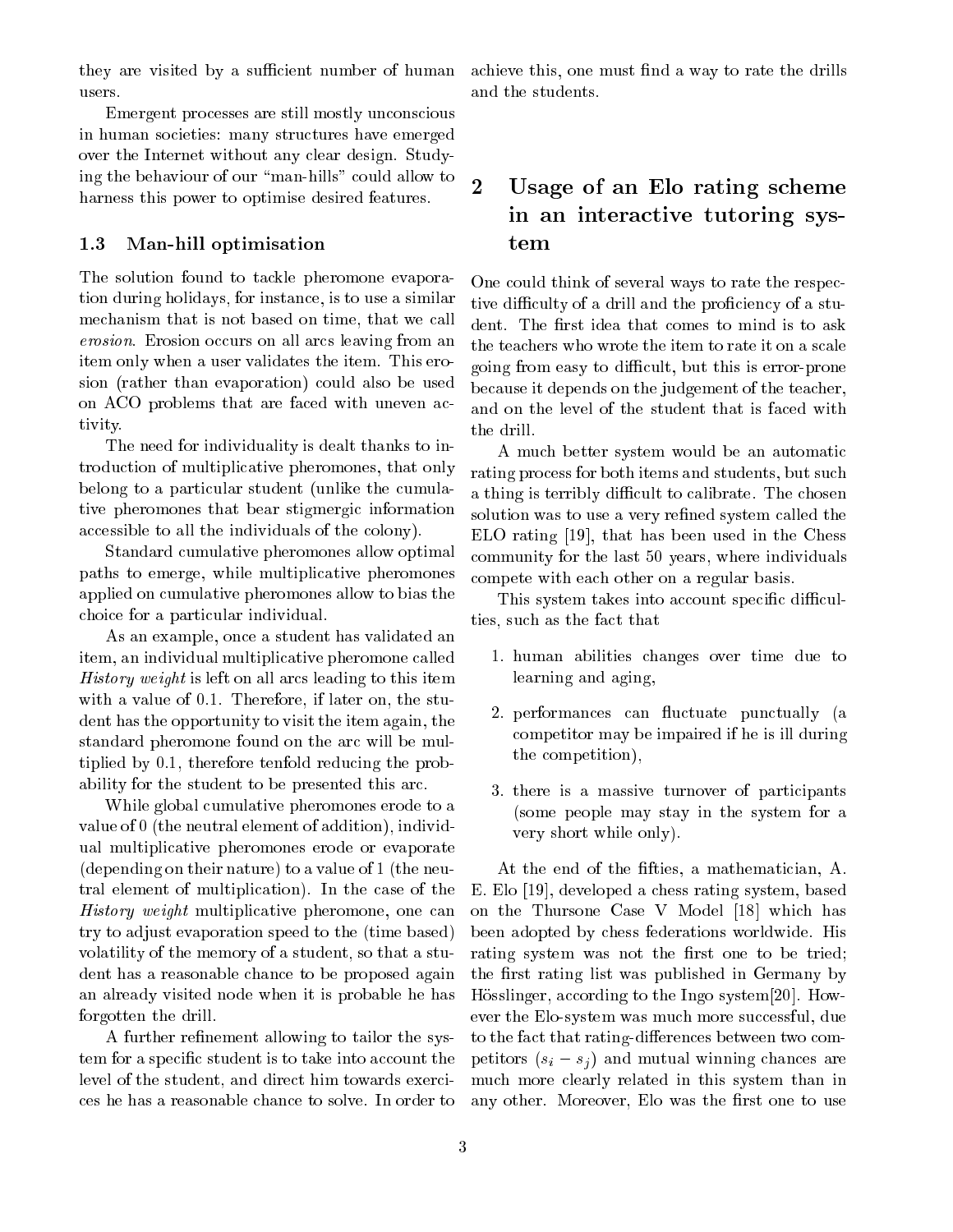omputers for his al
ulations, whi
h enabled him to rate a huge amount of players.

The major interval (unit) used is derived from statisti
s and probability theory. Individual performan
es are distributed normally. The standard deviation of individual performances is defined as 200 Elo points.

#### 2.1Rating update

The equation  $S_i(t+1) = S_i(t) + K(R_{ij} - R_{ij_e})$  describes how an original rating  $S_i(t)$  is updated as a the expected of the experiment of the experiment  $\mathbb{E}[v_{i}]_{\ell}$  . If it are not if  $j$  and  $i$ rated players, one an logi
ally expe
t the stronger to win over the weaker. The expe
ted out
ome is  $-1$ ije the real output  $\alpha$  $R_{ij}$  may be different, for reasons quoted above.

 $\mathbf{r} = \mathbf{r} \cdot \mathbf{r}$  and  $\mathbf{r} = \mathbf{r} \cdot \mathbf{r}$  and  $\mathbf{r} = \mathbf{r} \cdot \mathbf{r}$  and  $\mathbf{r} = \mathbf{r} \cdot \mathbf{r}$  $\mathcal{L}$  is the ratio of  $\mathcal{L}$  (ii) and  $\mathcal{L}$  (the ratio of  $\mathcal{L}$ ) and  $\mathcal{L}$  (the ratio of  $\mathcal{L}$ ) need to be updated to reflect the outcome of the game.

The impact of the  $R_{ij} - R_{ij}$  difference is tuned thanks to a variable  $K$ , which represents the maximum amount of rating points that an be won in one game. A high K-fa
tor gives more weight to new results while a low value increases the influence of earlier performances. The K-factor fluctuates between 16 for great players (Elo-rate<sup>&</sup>gt; 2400) and 32 for weak ones (Elo-rate<sup>&</sup>lt; 2100).

According to the Bradley-Terry Model<sup>[18]</sup>, if the rating difference  $(S_i(t) - S_j(t))$  is known between players  $i$  and  $j$ , the expected probability of success of player  $i$  against player  $j$  can be defined as:

$$
R_{ij_e} = \frac{1}{1 + 10^{\frac{S_i(t) - S_j(t)}{400}}}
$$

This is the basi formula for the rating system of the United States Chess Federation.

In the Paraschool system, one can consider that students and exercises "compete" against each other, with the nice outcome that one can objectively ompute their respe
tive Elo rating, independently of any biases.

## 2.2 Inflation and Deflation

Sin
e the introdu
tion of the Elo-rating system in the world of Chess, the range of values has been expanding onstantly. This is mainly aused by hess tournaments be
oming in
reasingly popular, as well as the use of Elo ratings be
oming more widespread. In the past, Elo-ratings were only calulated for the happy few who were strong enough to parti
ipate in world lass tournaments. Nowadays ratings are available for everybody. As the amount of players in the pool in
reases, the probability of some of them being extremely weak or extremely strong increases as well. The expanding range of Elo-ratings is a normal phenomenon and does not pose any problems for the system. However, other problems arise be
ause of:

- 1. players entering and leaving the rating pool (turnover),
- 2. and the influence of subpools on ratings.

These factor question the "integrity" of the Elo system, as they can create a general inflation or deflation of the global ratings.

The integrity of the system indicates to which extent a given rating  $s_i$  reflects a same level over time, and across different subpools.

### 2.2.1 Turnover

If no new players enter or leave the pool of rated players, then every gain in rating by one player would (ideally) result in a decrease in rating by another player by equal amount. Thus, rating points would be onserved, and the average rating of all players would remain onstant over time. But, typi ally, players who enter the rating pool are assigned low provisional ratings, and players who leave the rating pool are experien
ed players who have aboveaverage ratings. The net effect is this flux of players lowers the overall average rating. Rating deflation can be defined more specially as the result of a me
hanism that auses players'ratings to de
line over time when their abilities, on average, improve over time. These players will ompete against underrated opponents who are improving, and will on average obtain lower ratings at the expense of the underrated players.

## 2.2.2 Subpools

Inflation and deflation do not only occur in the rating pool as a whole but also within subpools. A subpool is a subset of players who keep playing together over longer periods of time without mu
h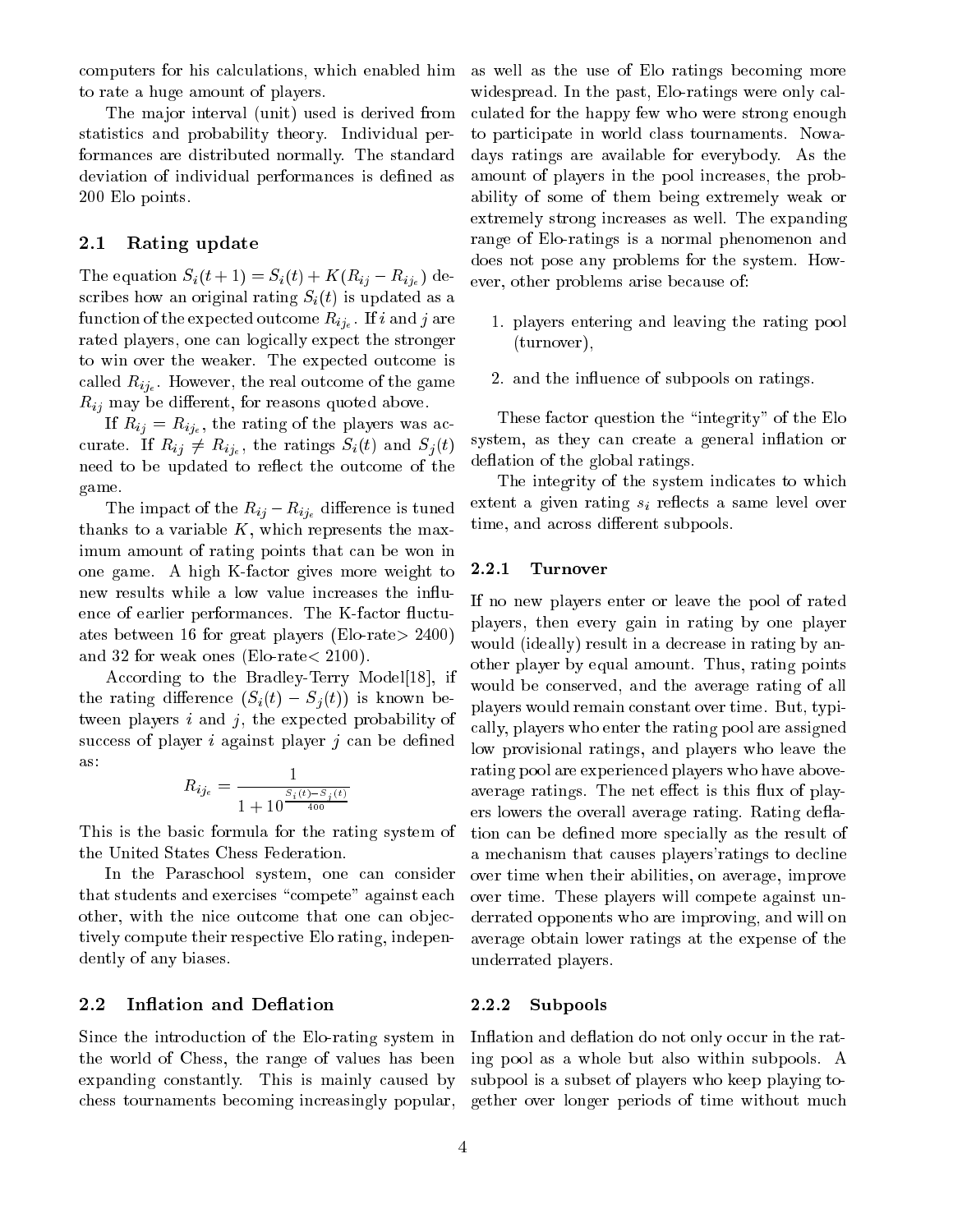onta
t with players outside their group. This results in subpools with artificially low or high ratings. Within the subpool, ratings may still have a reasonable predi
tive value, but as soon as players from a subpool enter larger tournaments, they will start winning/loosing many points quickly, until their Elo rating is readjusted with referen
e to the larger pool.

Altogether, the subpool-phenomenon shows that it is important for players to periodi
ally play against people outside of their sub-pool.

### 3 Elo ratings inside the Paras
hool System

Sin
e the algorithm works straigth out of the box, the equations and parameters are exa
tly the same in Paras
hool as in Chess Tournaments. As soon as a student rating has stabilized, applications are  $\gtrapprox_{1500}$ numerous :

- 1. Students have a way to know their proficiency, and visualise their evolution.
- 2. The Paras
hool pedagogi
al team does not have to put a subjective artificial rating on ea
h item.
- 3. A very interesting side effect is that the Elo rating can tell if a drill contains a semantic or pedagogic flaw (something very difficult to dete
t otherwise, when there are thousands of different items): if an item has an extremely high Elo rating, this shows that either there is an error in the exer
ise, making it impossible for students to solve it, or that the exer
ise is much too difficult for the students to solve (indicating a pedagogic flaw). The same goes for items with very low Elo values, that are either too simple for the students, or that an be solved using a bypass (not requiring the mental pro
ess planned by the tea
her).

The Elo rating of items revealed to be an invaluable aid to the Paras
hool pedagogi
al team if onsidered as an audit system.

4. Finally (and that was the primary goal of the implementation of the Elo rating), the manhill system can be refined to propose items

adapted to the strength of a particular student.

## 3.1Turnover and subpools in

As in Chess, turnover in Paras
hool represents students entering or leaving the Elo rating system. These ases happen more often in the beginning/end of the s
hool year.

Normally a student should keep his account for several years. In practice, however, schools unfortunately update student lists and accounts every year leading to possible turnover and subpool on erns.



Figure 2: Average Elo Ratings and number of visits over a three years period.

### 3.1.1 Turnover in Paras
hool

On fig. 2, the number of visits clearly shows periods of ina
tivity during summer va
ations. In between, the Elo rate average of the students tends to in
rease, whi
h is a positive result (students are getting better).

The drop in the beginning of each year comes from the fact that Paraschool increased its number of students from 50 000 to 200 000 over the three years on whi
h data was olle
ted (as an be seen by the in
reasing number of visits).

Fig. 2 also shows that the Elo rate of items tends to de
rease year after year. This is be
ause to the contrary of schools (that reset student accounts every year) Paras
hool does not reset the Elo rating of items, therefore causing a constant deflation of items ratings, as students get better over the years.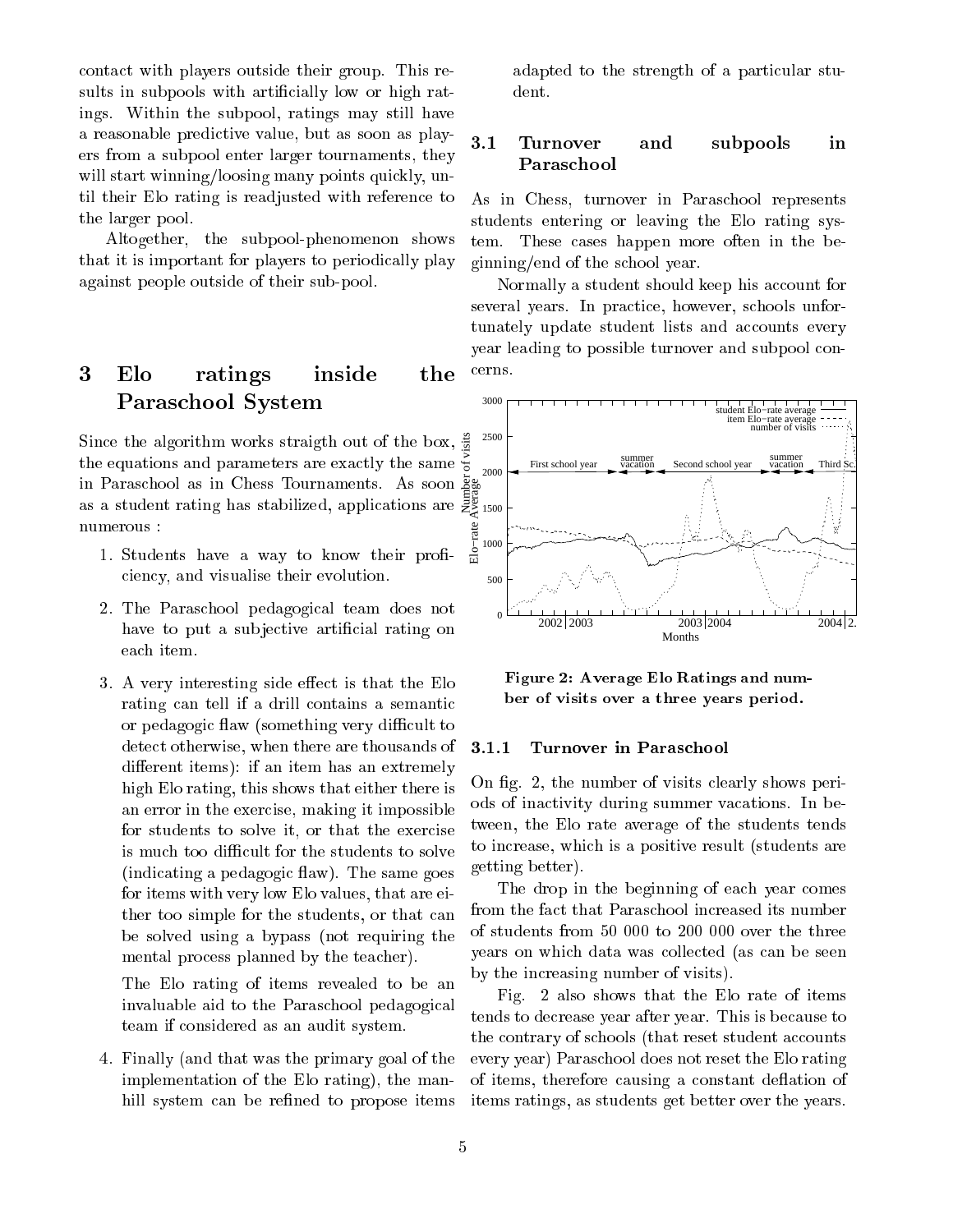### 3.1.2 Paras
hool subpools

In Chess tournaments, a player can possibly compete with any other player, even though most ompetitions are held within ountries.

In the paraschool system, it is much less so for several reasons:

- 1. An item annot ompete agains another item, and a student annot ompete against another student. This *de facto* creates two subpools of a different kind however from chess subpools where subsets of players can play exlusively within their group. The dynami
s of this environment is therefore slightly different from the chess environment.
- 2. The Paras
hool system also shows hess-like subpools, since it hosts different grades. Students in a grade will most exclusively compete with items of their grade, meaning that the rating of items of different grades may not

A more pre
ise analysis is ne
essary in order to understand the influence of these subpools.

### 3.2 Man-hill feedba
k and overall dif- 
ulty of the Paras
hool e-learning  $s = s + t + s$

When the Paraschool man-hill was first elaborated three years ago, the naïve conception we had of the system had us ask it to maximise success on all items, hoping that the man-hill could possibly find an optimal progression within the items allowing students to succeed all the time.

This a
tually worked too well, as paths emerged that found the shortest way to omplete a lesson, while visiting the easiest items. This was very enouraging as it showed that the man-hill was doing its job well, even though it did not exactly correspond to what the pedagogical team had in mind.

The goal was then hanged to have the system aim for items on whi
h the students would have a 60% chance of success. The idea of the pedagogical team for this 60/40 rate was that it is ne
essary to fail periodically, in order to learn something. However, it was onsidered as en
ouraging if students could nevertheless succeed 60% of the times (rather than aiming for a  $50\%$  chance of success).

Of course, this  $60/40$  rate of success can only be attained if the students hoose to follow the manhill suggestions (indicated by a small ant on the graphi interfa
e). Students who de
ide not to follow the hint are confronted with exercises of various difficulty.

A nice confirmation that things are happening according to the plans comes with the inspection of the difference in Elo between students and exer
ises during a onfrontation, depending on the hosen navigation mode (
f. Fig 3).

This graph shows two phases. After a short unstable period (
orresponding to the time needed by the man-hill to globally find paths corresponding to a  $60/40$  chance of success over visited items), in average, the man-hill system suggests items that have a 200 Elo difference with students. The very satisfying thing is that the Elo equation says that a 200 Elo rating difference means that the stronger of the opponents (the student in this ase) has a 60% probability to win the game, whi
h exa
tly orresponds to the goal set for the man-hill.



Figure 3: Cumulative difference between student rating and item rating in effective confrontations depending on the type of navigation over one year.

#### 4 **Conclusion**

Despite the imperfe
tions of the Elo rating, the system has proved its stability for the last 50 years in the Chess tournament environment. By adding this automatic rating system to the man-hill process. Paras
hool hopes to have a good idea of students' and items' level. While tea
hers are proposed a